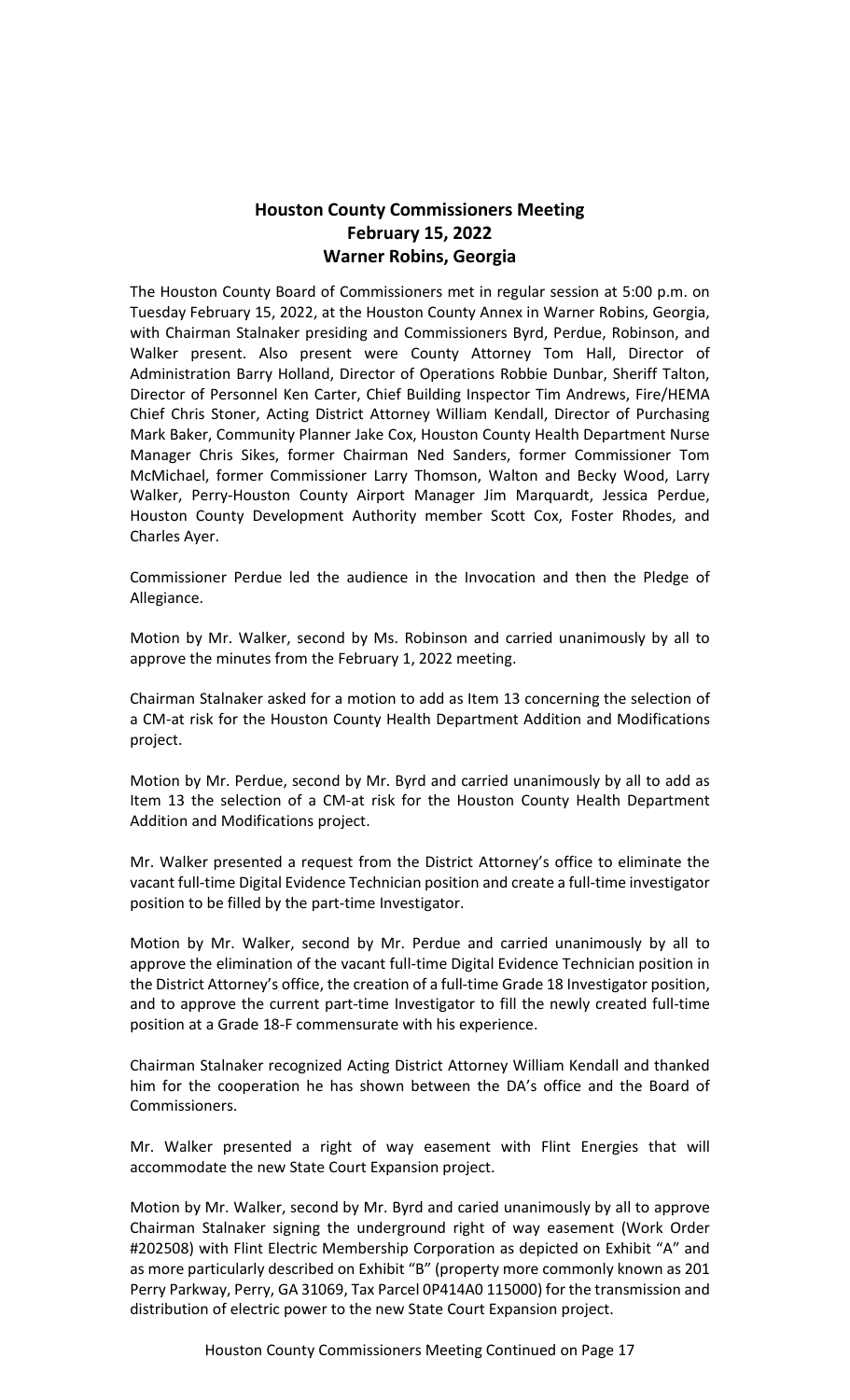Mr. Perdue presented an annexation request from the City of Perry for property located at the southwest corner of Gurr Road and Kings Chapel Road.

Chairman Stalnaker opened the floor for comments, as there were none the meeting continued.

Motion by Mr. Perdue, second by Ms. Robinson and carried unanimously by all to concur with a City of Perry annexation request for Tax Parcel 000830 062000 for 27.25 acres located at the southwest corner of Gurr Road and Kings Chapel Road.

Mr. Perdue presented an Indication of Lighting Support with the Georgia DOT on the SR11-US41 & Lakeview Road roundabout.

Motion by Mr. Perdue, second by Mr. Byrd and carried unanimously by all to approve the execution of the Indication of Lighting Support document with the Georgia DOT on the SR11-US41 & Lakeview Road roundabout whereby the County agrees to pay for the entire cost to energize the lighting system installed and to provide for the operation/maintenance.

Chairman Stalnaker commented that this was an unusual situation since Houston County, the City of Warner Robins, Peach County, and the State of Georgia all are involved in the area of this roundabout. The additional lighting will enhance the intersection and safety of the motorists in the area.

Mr. Perdue presented a request for approval of bids on the equipment to build the network infrastructure for the State Court Expansion.

Motion by Mr. Perdue, second by Mr. Walker and carried unanimously by all to approve the award of the wireless access points, licensing, UPS, power distribution units, and associated patch cables and adapters from CDW-G of Vernon Hills, IL in the amount of \$25,274.74; and the award of the phones, switches, licenses, and 1-year maintenance in the amount of \$65,594.79 and the network switches, modules, cables, and installation/support services in the amount of \$132,068.34 both from CNP Technologies of Charlotte, NC.

Senior Animal Control Officer Alan Smith presented an application for waiver of animal limitations filed by Mr. Kentavius Morgan of 302 Wellington Way. Mr. Morgan is requesting a waiver to Section 10-19 of the Unified Animal Control Ordinance to be allowed to keep six adult dogs and one puppy. This matter came to our attention after a neighbor filed a complaint with the Georgia Department of Agriculture Companion Animal/Equine Division alleging that Mr. Morgan was illegally breeding and selling dogs from his home. Mr. Morgan has indicated that he wants to pursue his Pet Dealer license through the State so that he could continue his breeding operation. Although his operation was found to be in good operating order and the dogs all appeared to be well-cared for, Mr. Morgan is in violation of Section 10-19 and does not have a special exception or business license for the breeding operation.

Mr. Perdue asked Officer Smith if an approved breeding operation would add more dogs to the current count of six adult dogs and one puppy. Officer Smith assumed that this would be the case.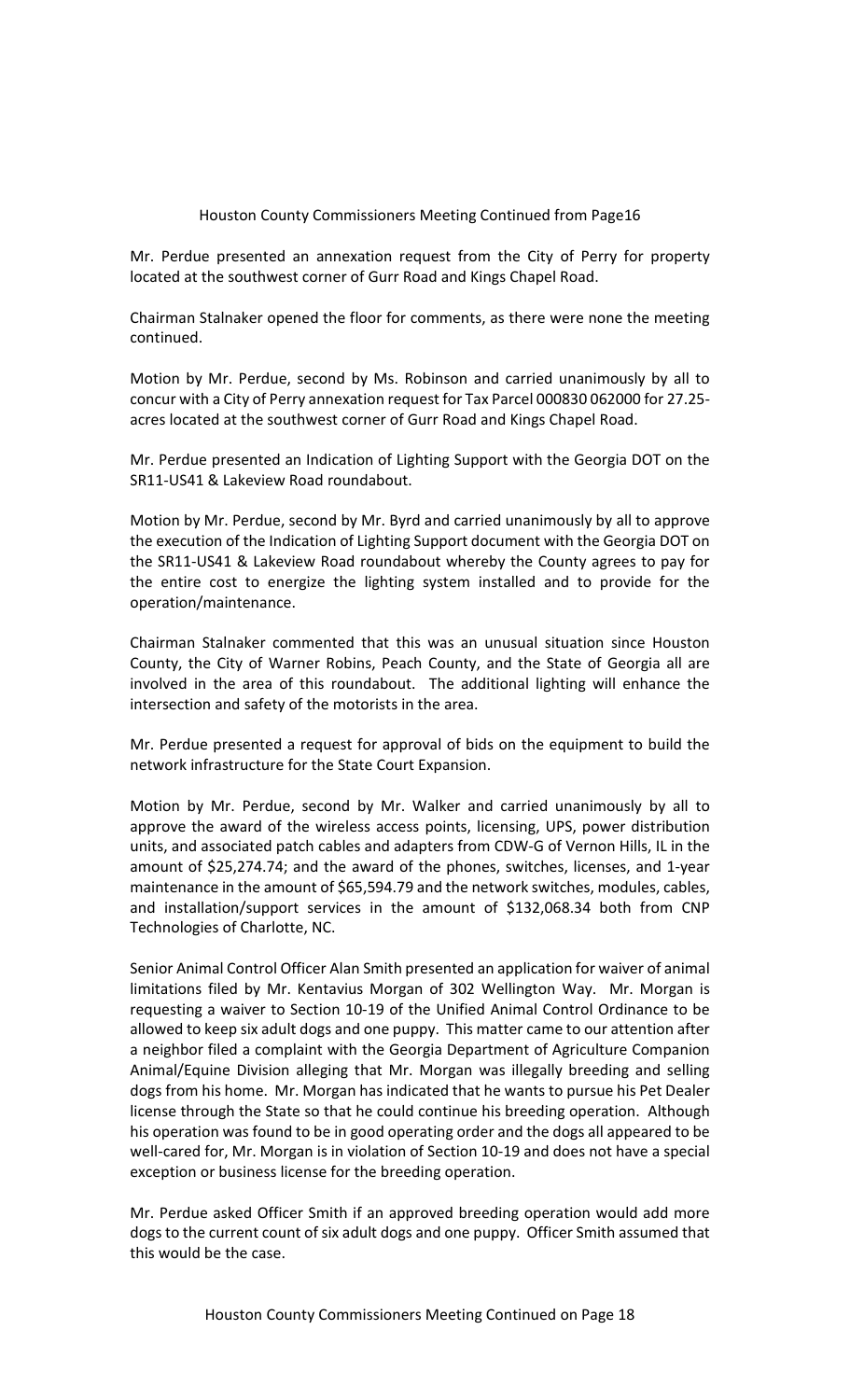Chairman Stalnaker closed the regular portion of the meeting and opened a Public Hearing.

The applicant, Mr. Kentavius Morgan of 302 Wellington Way, stated that he takes very good care of all his dogs, cleans the kennels several times per day, has a privacy fence around his back yard, and the runs are heated and cooled by fans. He presented the Board with a series of photographs of his kennels and yard. The dogs do bark if someone is passing by the fence or if they hear another animal but there is no excessive barking.

Mr. Walker asked the applicant if the dogs were engaged in any type of fighting. Mr. Morgan stated that they were not.

Mr. Perdue remarked that it is obvious that Mr. Morgan's dogs are well-cared for but there is a separate issue as to the number of dogs at the residence before the Board today.

Mr. Byrd concurred with Mr. Perdue's remarks.

Gerald Botkin, 311 Wellington Way, spoke in opposition and stated that their neighborhood covenants limit the number of dogs to two and presented a copy to Mr. Perdue.

Ms. Robinson asked Mr. Botkin if his residence was close enough to Mr. Morgan's to hear the dogs barking.

Mr. Botkin replied that he does hear them occasionally.

Mr. Walker asked Mr. Botkin how close his residence was to Mr. Morgan's house.

Mr. Botkin replied three or four houses down the street. He then stated that their neighborhood is a nice friendly neighborhood and that he hoped if could remain that way.

Wayne Walker, 215 Wellington Way, stated that he lived diagonally across from Mr. Morgan and that he has resided there for 28 years. He stated that Mr. Morgan's dogs do occasionally get out of the fenced yard and that they do bark quite a bit. He also said that they are a large breed of bull dogs. Mr. Morgan also cleans the kennels sometimes late at night with a pressure washer. He was concerned about the additional traffic in the neighborhood generated by buyers coming to the house.

Chairman Stalnaker commended Mr. Morgan for how well he takes care of both his kennels and his animals, but the issue is the number of animals in this R-1 zoning where houses are close in proximity. If he was on a larger tract of land, it could possibly be a completely different situation.

Mr. Perdue asked Officer Smith if Mr. Morgan had already been pursuing his pet dealer license before the complaint was lodged or if that was something he was doing since the complaint.

Officer Smith replied that Mr. Morgan became aware of the need to obtain his pet dealer license after the complaint was filed.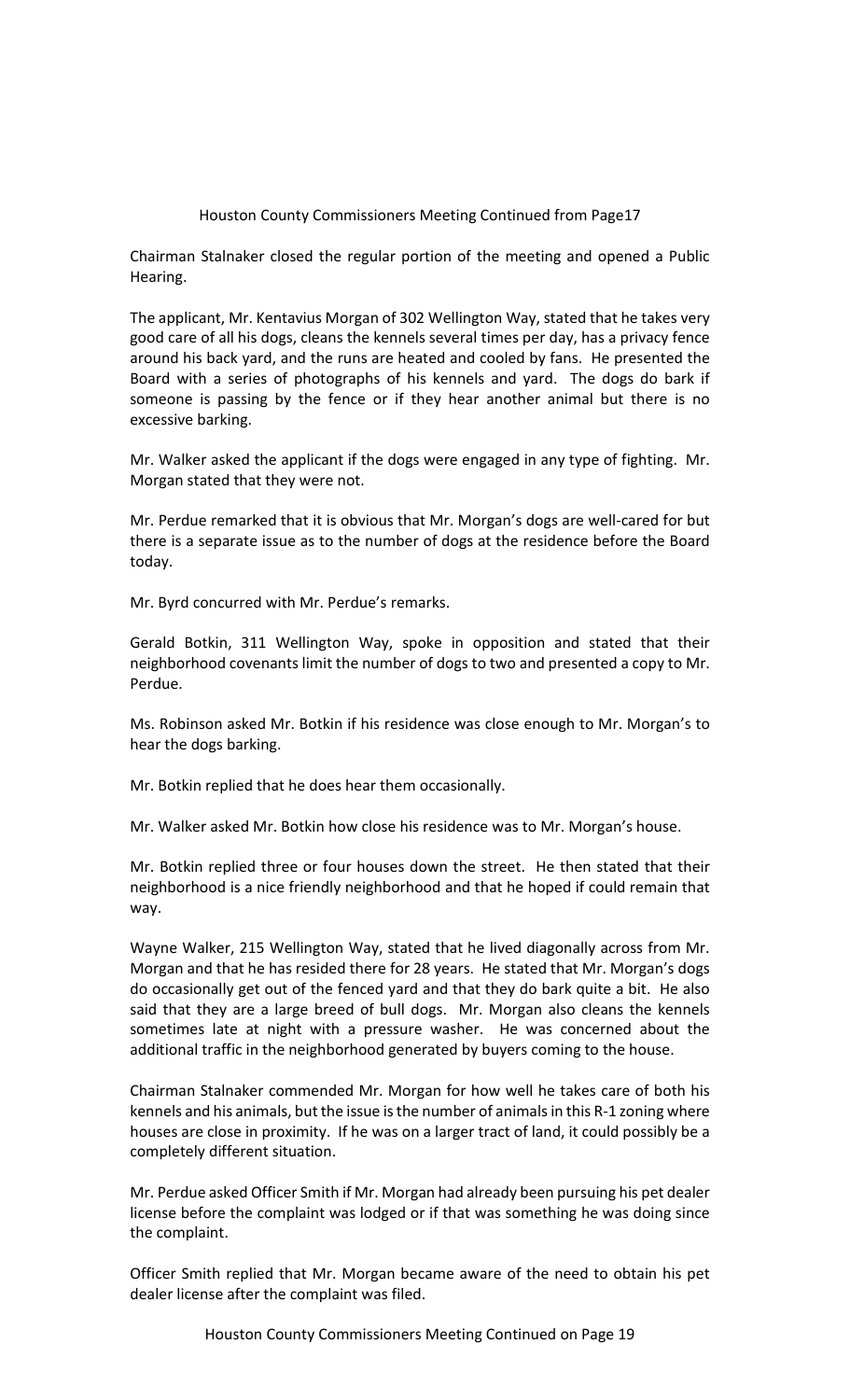Mr. Byrd explained to Mr. Morgan that the problem is not so much what he was doing but rather where he was doing it. The Board has a duty of care to act in compliance with the County's Code of Ordinances.

Chairman Stalnaker then closed the public hearing and reopened the regular meeting.

Motion by Ms. Robinson, second by Mr. Byrd and carried unanimously by all to disapprove an application for waiver to animal limitations submitted by Kentavius Morgan of 302 Wellington Way in Warner Robins.

Chairman Stalnaker asked Officer Smith to follow-up with Mr. Morgan to advise him on the next step.

Ms. Robinson presented a request for approval to disperse funds from the Georgia Public Safety Officials and First Responders Supplement Grant.

Motion by Ms. Robinson, second by Mr. Walker and carried unanimously by all to authorize the disbursement of \$1,000 per eligible full-time employee and \$300 per eligible volunteer firefighter from the Public Safety Officials and First Responders State Supplement Grant funds receipted from the State of Georgia passed through from federal American Rescue Plan Act (ARPA) funds. Volunteer firefighters will receive their \$300 one-time supplement by check, and full-time employees will receive their \$1,000 (less the applicable Federal and State taxes as required by law) through the County's payroll system for the pay period ending February 20, 2022. Once State funds are received in the County's account, they will be distributed by one check to Houston Medical Center for disbursement to EMS employees.

Chairman Stalnaker remarked that the Board is glad to be able to distribute this money and are very appreciative of Governor Kemp making it available for all first responders in the state. He reiterated that the supplement is subject to federal and state withholding for tax purposes.

Ms. Robinson presented a request from Chief Stoner to apply for a Georgia Firefighter Standards and Training Council (GFSTC) Fireworks Grant to replace old or obsolete hose and nozzles on three of the County's older trucks.

Motion by Ms. Robinson, second by Mr. Perdue and carried unanimously by all to approve Chairman Stalnaker and Chief Stoner signing all applicable grant application documents to apply for the GFSTC 2022 Fireworks Tax Grant for \$19,540. Houston County will be required to match 10% of this amount or \$1,954.

Chief Stoner confirmed that these grant funds are derived from the excise tax on the sale of fireworks.

Mr. Byrd presented a request for approval of a bid on Mobile Data Terminals (MDTs), vehicle mounts, docking stations, Visio licensing, and iPads for the County.

Motion by Mr. Byrd, second by Ms. Robinson and carried unanimously by all to approve the award of Mobile Data Terminals (MDTs), vehicle mounts, docking stations, Visio licensing, and iPads to CDW-G of Vernon Hills, IL in the amount of \$1,595,247.15; the installation of MDTs and iPads to Macon Communications of Macon in the amount of \$11,000; the MCT and Freedom application licensing to Central Square of Lake Mary,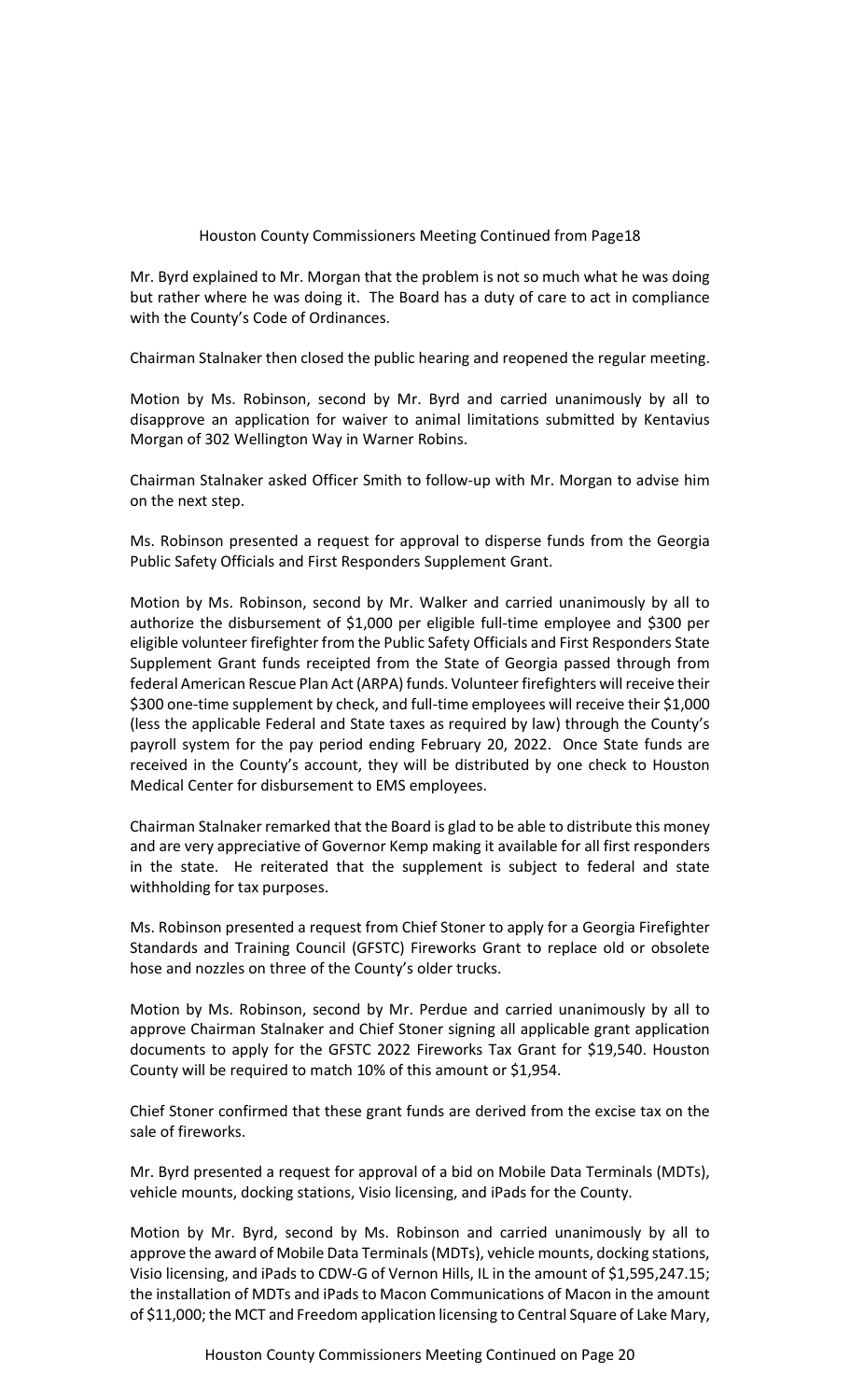FL in the amount of \$91,121; the iPad Pro to Apple in the amount of \$6,495; and the virtual private network licensing to Radio IP Software, Inc. of Quebec, Canada in the amount of \$11,730. SPLOST 2018 will fund the purchase of this equipment.

Mr. Byrd presented a resolution adopting the Joint Comprehensive Plan Update.

Motion by Mr. Byrd, second by Mr. Perdue and carried unanimously by all to approve Chairman Stalnaker signing the resolution adopting the Joint Comprehensive Plan Update for Houston County and the Cities of Centerville, Perry, and Warner Robins as approved by the Georgia Department of Community Affairs.

Mr. Byrd remarked that the Middle Georgia Regional Commission was very active in the development and completion of this plan update and that their assistance is greatly appreciated. He also expressed appreciation for the cooperation received from all three cities.

Mr. Byrd presented a request for approval to complete the acquisition of the property at 134 Bear Branch Road for use as a remote production well site for the new Bear Branch Road Water Treatment Facility.

Motion by Mr. Byrd, second by Mr. Perdue and carried unanimously by all to approve the remaining \$153,000 plus any applicable closing fees to complete the property acquisition transaction on Tax Parcel 001060 012000 containing 6.078 acres and referenced as Parcel 'B-W' on a survey completed by Lee R. Jones, G.R.L.S. #2680 dated January 20, 2022 for the Houston County Commissioners. Chairman Stalnaker is authorized to sign any and all documents relative to closing the sale.

Mr. Perdue asked Mr. Dunbar how many million gallons per day the remote well site would produce.

Mr. Dunbar responded that it will be up to two million gallons per day.

Mr. Perdue also asked how much will be invested in the total project when the remote well is completed.

Mr. Dunbar replied that the remote well along with the construction of the new Bear Branch Road Water Treatment Plant will come to approximately \$8,000,000.

Motion by Mr. Walker, second by Ms. Robinson and carried unanimously by all to approve the payment of the bills totaling \$2,881,555.31.

Mr. Byrd presented a request for approval of the selection of a Construction Manager (at risk) for the additions and modifications to the Houston County Health Department project. He thanked the members of the selection committee and supporting County staff as well as the staff of SP Design for their service on this project.

Motion by Mr. Perdue, second by Mr. Byrd and carried unanimously by all to approve the selection of ICB Construction Group of Macon as the construction manager (at risk) for the Additions and Modifications to the Houston County Health Department project at an estimated total management cost of \$292,507 (based on a \$4,000,000 construction budget) which includes the preconstruction fee, construction management fee, general conditions, performance bond and liability insurance. ICB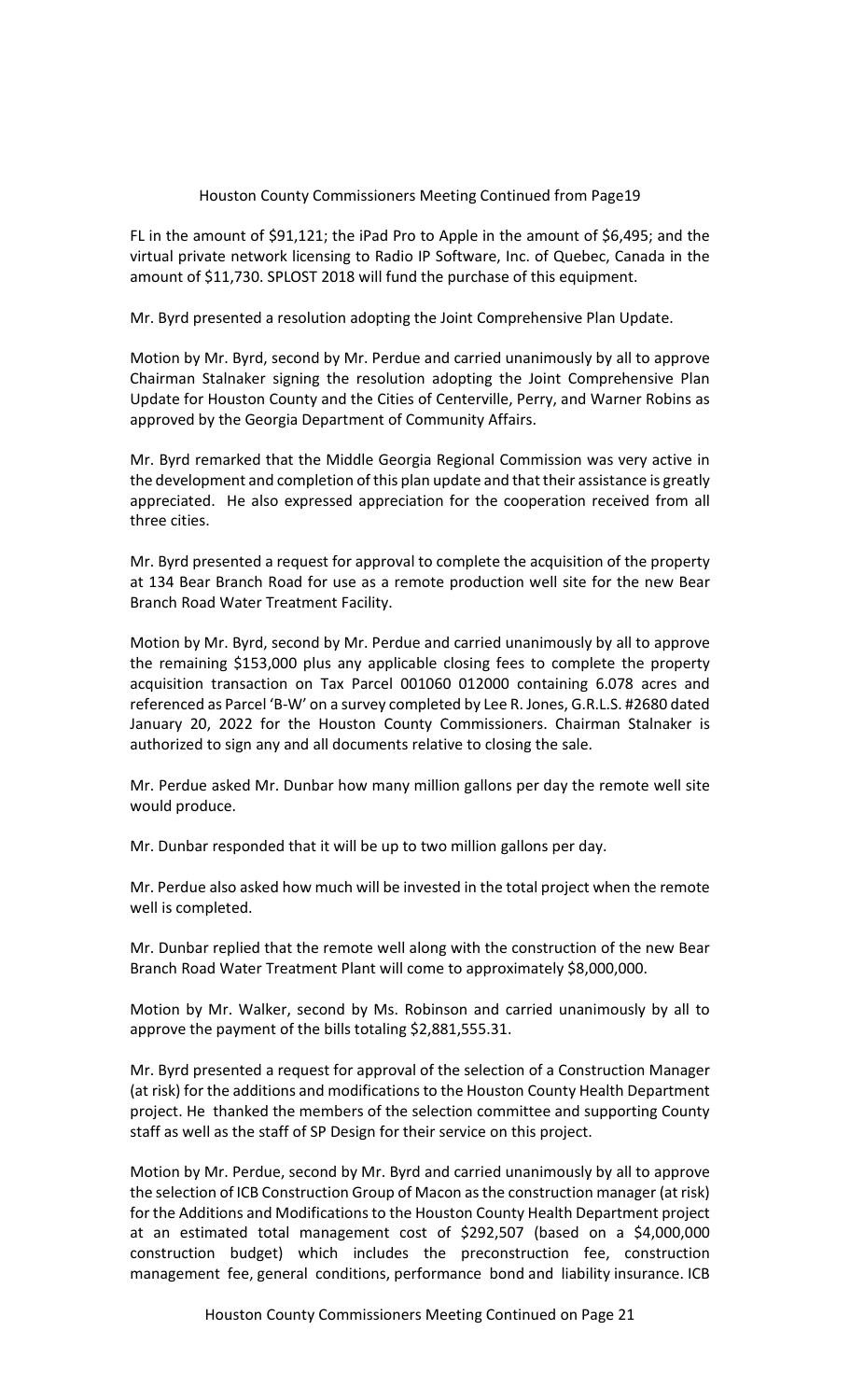Construction Group will prepare the Guaranteed Maximum Price (GMP) once drawings are complete and submit to the County for acceptance. If the County and ICB Construction Group fail to successfully negotiate the GMP, the County reserves the right to discontinue the contract and subsequently initiate contract negotiations with the next highest ranked firm. Construction must be underway no later than July 1, 2022 and completed by February 28, 2023.

Chairman Stalnaker recognized Houston County Health Department Nurse Manager Chris Sikes remarking that she and her staff have done an exceptional job especially over the last two years during the pandemic. This project will provide much needed square footage for the Health Department staff to deliver services to the community. He congratulated Ms. Sikes who recently was awarded the Sherrill Stafford Government Service Award from the Robins Regional Chamber of Commerce. The annual award recognizes exceptional service in the performance of duty.

Ms. Sikes thanked the Chairman and the Board for their continued support of the Houston County Health Department as it is their desire and mission to serve the County's citizens in the best way possible.

Each board member thanked Ms. Sikes and her staff for their efforts and dedication.

Chairman Stalnaker recognized Community Planer Jake Cox who introduced Victoria Garay-Moreno and Timothy Howell, Warner Robins High School seniors, who are participating in the Professional Interest Exploration (PIE) program learning about County government. Timothy will be attending Troy University in Alabama and work towards a degree in music production. Victoria will be attending the University of Georgia and plans to study Sociology and then pursue a pre-law track.

Chairman Stalnaker announced that he will not seek reelection for Chairman of the Houston County Board of Commissioners at the end of his current term which ends on December 31, 2022. He commented that it has been his honor and privilege to work for the Citizens of Houston County and is very grateful for them electing him to three terms or twelve years. With those twelve years added to his thirty-eight years as an employee he will have a total of fifty years in service to Houston County at the end of this year. During his career he has been honored to work for and with thirty County commissioners, numerous local, state, and federal elected officials, and County employees and all have been exceptional. He is proud to have been a part of the unprecedented growth in the County, numerous infrastructure projects and other improvements, and leaving the County's financial situation very stable and without debt. He commented that there is a lot of work to be done before the end of 2022 so together as a team we can continue to make dreams become a reality. He has stood on the shoulders of others in the course of his career and acknowledged Sheriff Cullen Talton who was on the Board of Commissioners when he was initially hired by the County in 1972; former Chairman Ned Sanders who encouraged him to run for Chairman twelve years ago; two former County Commissioners in attendance as well Mr. Tom McMichael and Mr. Larry Thomson who he worked for as an employee and then with them after becoming Chairman of the Board. Other friends including every County employee, all of which should be commended for what they do; lifelong friend Mr. Larry Walker who showed him the ropes in politics; Mr. Foster Rhodes, and Mr. Charles Ayers.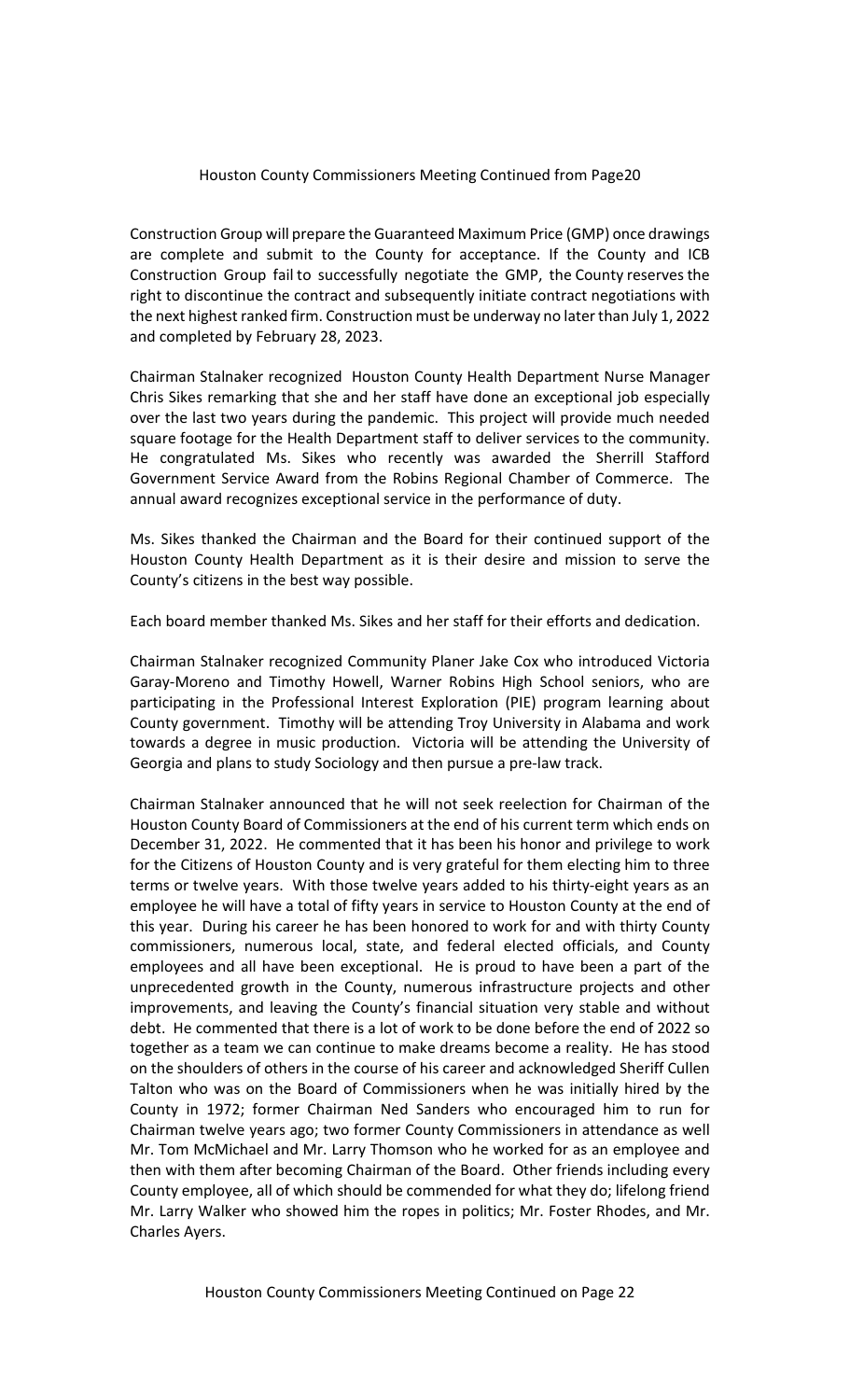Mr. Walker then announced that he would not seek re-election either after the completion of his term December 31, 2022. He will have thirty-six years on the County Commission, and it has been an honor and a privilege to serve the citizens of Houston County and to work with the finest employees. He remarked that Houston County is a special place for him and his family and he hoped that he has served it well.

Chairman Stalnaker commended Mr. Walker as well as his father and brother for what they have done for this community over the years.

Chairman Stalnaker closed the regular portion of the meeting and opened Public Comments.

Jim Marquardt, Perry-Houston County Airport Manager, remarked that the airport is having a banner year. He commented that the airport has achieved eight straight months selling over 10,000 gallons of fuel which is by far a record. They are busier than ever with larger aircraft coming in and more individuals also who then go into town and spend their money in the local economy. They hope to have the newly constructed terminal building open in mid-March. He thanked the Board for the support they have provided on the terminal building project as well as the corporate hangar. Chairman Stalnaker commented that he was extremely proud of the airport's accomplishments due to the investments made over the years. He also commented that we need to find funding for the construction of additional T-hangars. Mr. Marquardt stated that he does still have a waiting list that is greater than sixteen at any given time.

Chairman Stalnaker thanked Mr. Marquardt for his leadership at the airport and also Mr. Ned Sanders for his contributions representing the County on the Airport Authority.

Tim Andrews, Chief Building Inspector and Planning & Zoning Administrator, thanked Chairman Stalnaker and Commissioner Walker for their leadership and support of his department.

There being no further comments Chairman Stalnaker closed Public Comments and reopened the regular portion of the meeting.

Chairman Stalnaker closed the regular portion of the meeting and opened Commissioners Comments.

Ms. Robinson remarked that it was a big night and a great meeting in which a lot was accomplished. She remarked that Chairman Stalnaker and Commissioner Walker have been great leaders and are special people who will be missed terribly.

Mr. Perdue commended Commissioner Walker and Chairman Stalnaker for their faithful service to Houston County for so many years.

Mr. Byrd thanked Commissioner Walker and Chairman Stalnaker for their service to the citizens of Houston County.

Chairman Stalnaker called on Mr. Larry Walker and commented that he, along with Sheriff Talton, is a true statesman who has helped him immensely throughout his career.

Mr. Walker commented that the Chairman's service was unprecedented and that the people of Houston County love him very much.